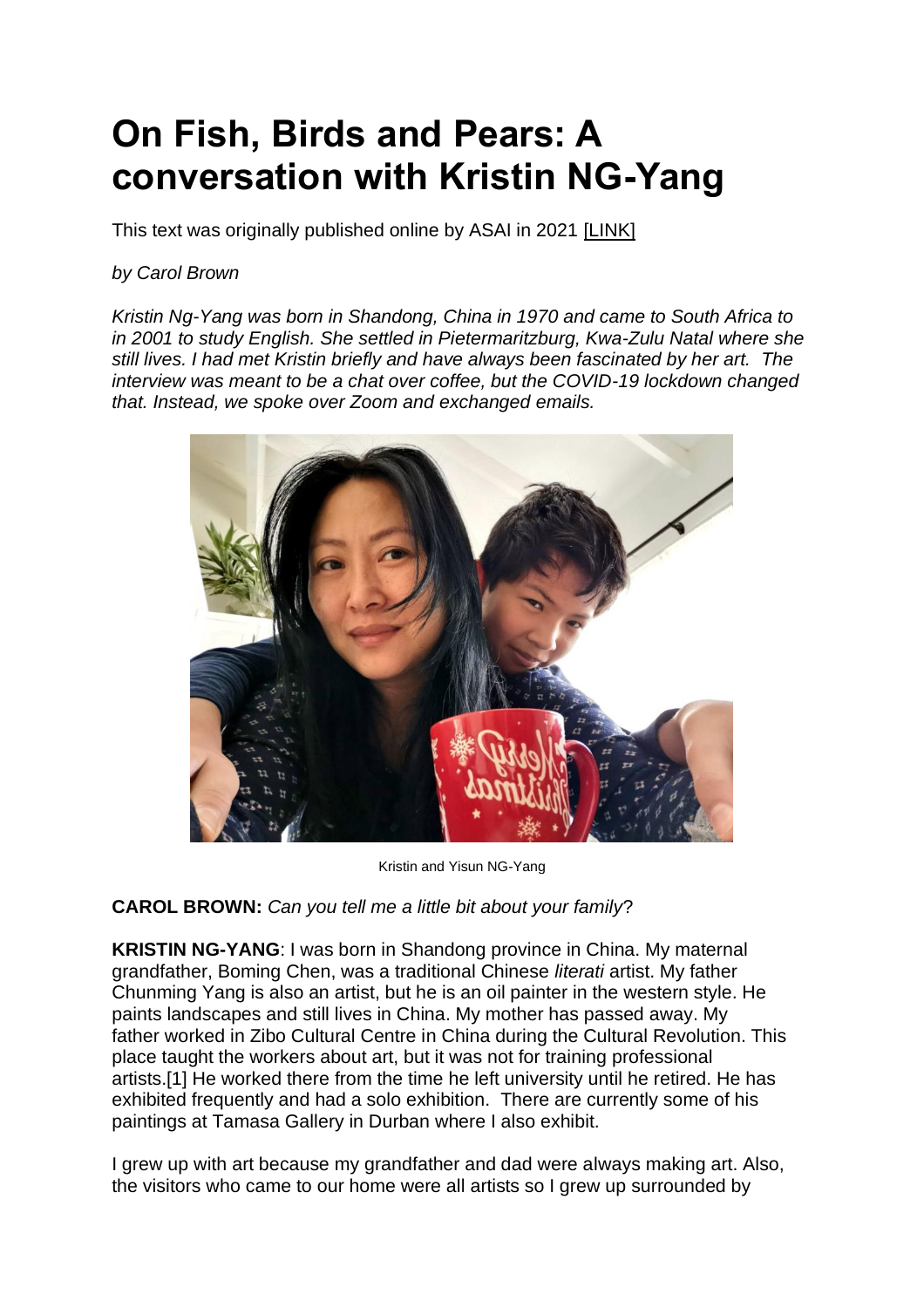creatives and thinking everyone could make art. My son, Yisun, also feels that he can make art. He is like me when I was growing up. You just believe you can do it.

#### **CB:** *When did you start taking a serious interest in art?*

**KNY:** I started high school at the end of the 1980s and university at the beginning of the 1990s. China was still using a Russian system then and it was quite a serious kind of training. For example, in still life drawing classes, we had to draw it exactly as it was. My hand is good, I can draw. But later I felt it also destroyed my artistic hand. I struggled for a long time to find my own style.

#### **CB:** *Were there any artists in those early days that you particularly liked, whether Chinese or Western?*

**KNY:** I like Van Gogh's work. His paintings are not very colorful which I like. Impressionist artworks were very popular in China. I think it also depended on that time in China and what we had access to. We couldn't really see more contemporary works. Lucien Freud's works were also popular. I think the government selected which artists we could see.

**CB:** *The Cultural Revolution was from 1966-1976 so you would have been born just towards the end. China was pretty closed then.*

**KNY**: Yes, I was born in 1970. But the political unrest was around the 1980s when China started opening the country. Those years were exciting times. By the end of the 80s, China closed again for a bit during the Tiananamen Square Uprising[.\[2\]](https://asai.co.za/on-fish-birds-and-pears-a-conversation-with-kristin-ng-yang/#_edn2)

#### **CB:** *You have previously mentioned that the philosophy of Taoism interests you? Can you elaborate on this?*

**KNY:** I grew up with Taoism. It's based around the idea of meditation and spirituality. A friend once mentioned that my representations of fish show them as always floating and having a shadow. I think they take you to a place you never knew subconsciously. Also,the figures in my paintings are always walking in empty streets but you can feel that they are in a public area or space. My work is quiet, but I won't say I have made work specifically to follow Lao Tzu's philosophy.

#### **CB:** *Why did you choose to come to South Africa?*

**KNY:** I was an art teacher in China from 1993-1999 and it was by chance that I met an agent looking for people to come to South Africa to learn English. I had not thought about South Africa before. I planned to stay for two years but I am still here since 1999.

**CB:** *I know that you attained your M.A.F.A. at University of Kwa Zulu Natal (UKZN), Pietermaritzburg and your topic was French landscape paintings in the Tatham Art Gallery in Pietermaritzburg. What interested you in this topic?*

**KNY:** Impressionism in China was very popular, and it is a part of history I am very familiar with. I battled with the language when I got here but I had the artistic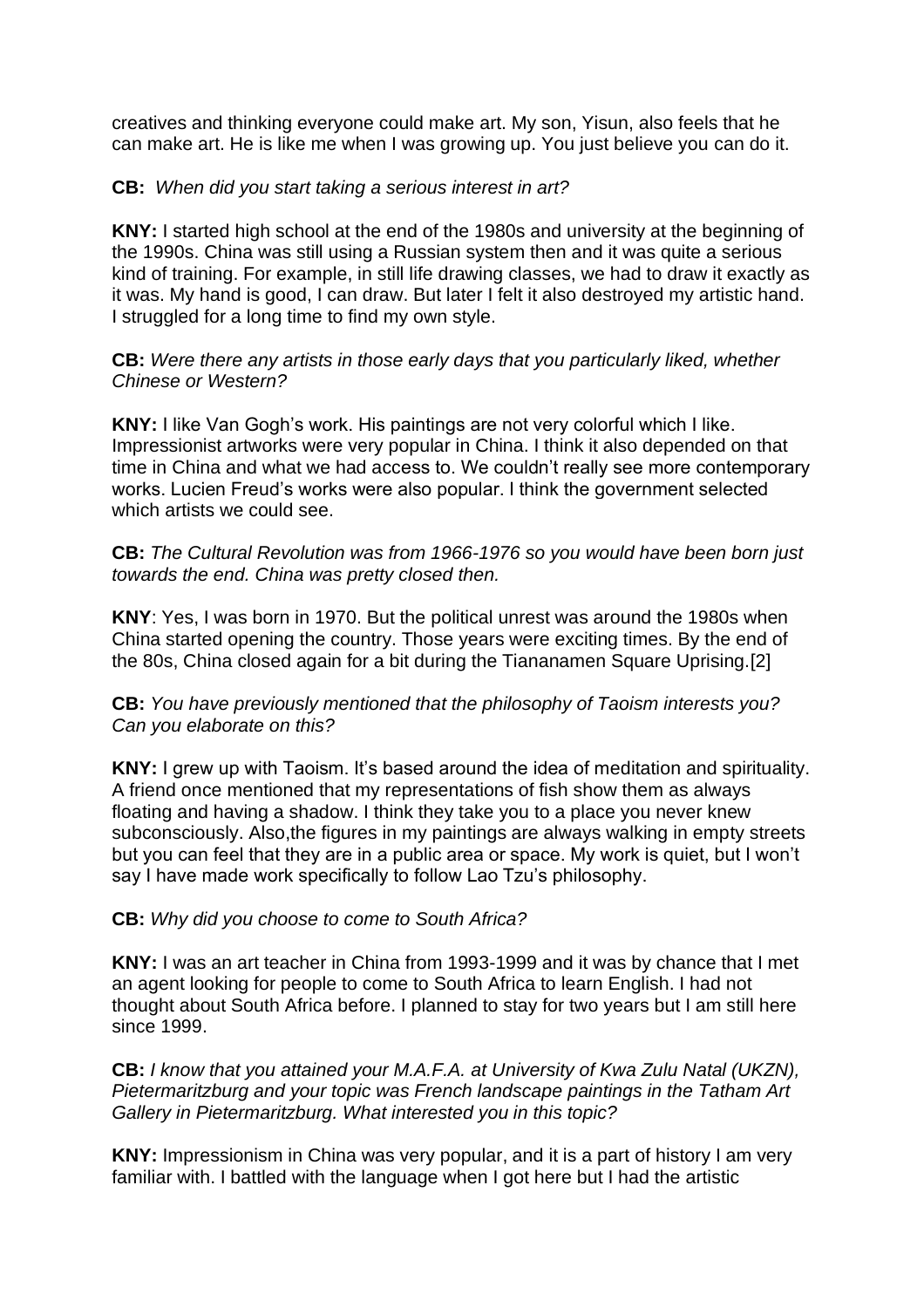background and knowledge for my study. I never thought I would find so many French artists' works in a small art museum in Africa. It was amazing for me. I also took my dad to the Tatham when he visited South Africa and he was amazed.

**CB:** *You met your husband, Siu-Ah NG, from Hong Kong, at UKZN where he was Professor of Mathematics and he died from cancer shortly after your son Yisun was born leaving you as a single mother. I'm sure this has influenced your life and art.*

**KNY:** I did not consciously think about a plan for my life. When I got to South Africa, I knew I could draw and paint. But I didn't know how to paint or draw without a still life to copy. I think the Centre for Visual Art (CVA) at UKZN gave me this opportunity to hone my skill. When I started there, I studied many images of food. After that I still didn't have a direction of what I should paint. Mainly by looking at things surrounding me I found a style. Later, after I had Yisun, I started making work around him and my life. These include the thirteen oil paintings called "You and Me" which are abstract interpretations painted in soft colours to express my sadness. I never told myself that I must make works that followed my own life but looking back, that is what I did. Interestingly, when Yisun started school, he pushed me back into society. Before that I only had a small social circle mainly with artists and galleries.

**CB:** *Your work has changed a lot from 2015. Your early works, Out of Balance, Zulu Series, My Cage, were the beginning of what you are doing now especially in terms of your use of space and bringing together Western and Chinese elements.*

**KNY:** The *Zulu Series* were charcoal and print works on paper. I had an exhibition with Vulindlela Nyoni at ArtSpace in Durban. At that time in 2007, before I had Yisun, my husband and I travelled a lot. He liked to drive and sometimes during the long drives I used to sketch and photograph. South Africa had a lot of problems already, but I would sit in the car and felt separated from the space. I had my own space in the car looking at surrounding things. The country was so beautiful. People were walking in the streets so peacefully. But I felt separated from what I was seeing. I couldn't feel or hear what was happening outside the car. I think this is why my work is very quiet.

I also did the *Bird/Cage* during my husband's cancer treatment. I think he started treatment in 2004. He had the treatment and recovered but he had a shadow around him because of the cancer. He needed care and had no freedom.

I also did *Balance*, a drawing of a man walking and trying to balance on a string. I don't want to directly say out loud that it was painful for me, but these were a way of expressing that pain. When my husband was in radiation, I made three paintings. One had a figure with a mask. I finished two but never finished the third one. Because during his treatment I had the energy to do it, but afterwards I never had the energy to finish the third.

When the cancer came back, I made a painting of him. The painting was two metres squared. One figure is in the front and the figure in the back is flying a kite. This was the day the doctor told him the cancer was back. On his last treatment I made an abstract painting, *You and Me*. It related to my life. I never planned to do anything but that is how they came out. I also created pictures of my son as a baby.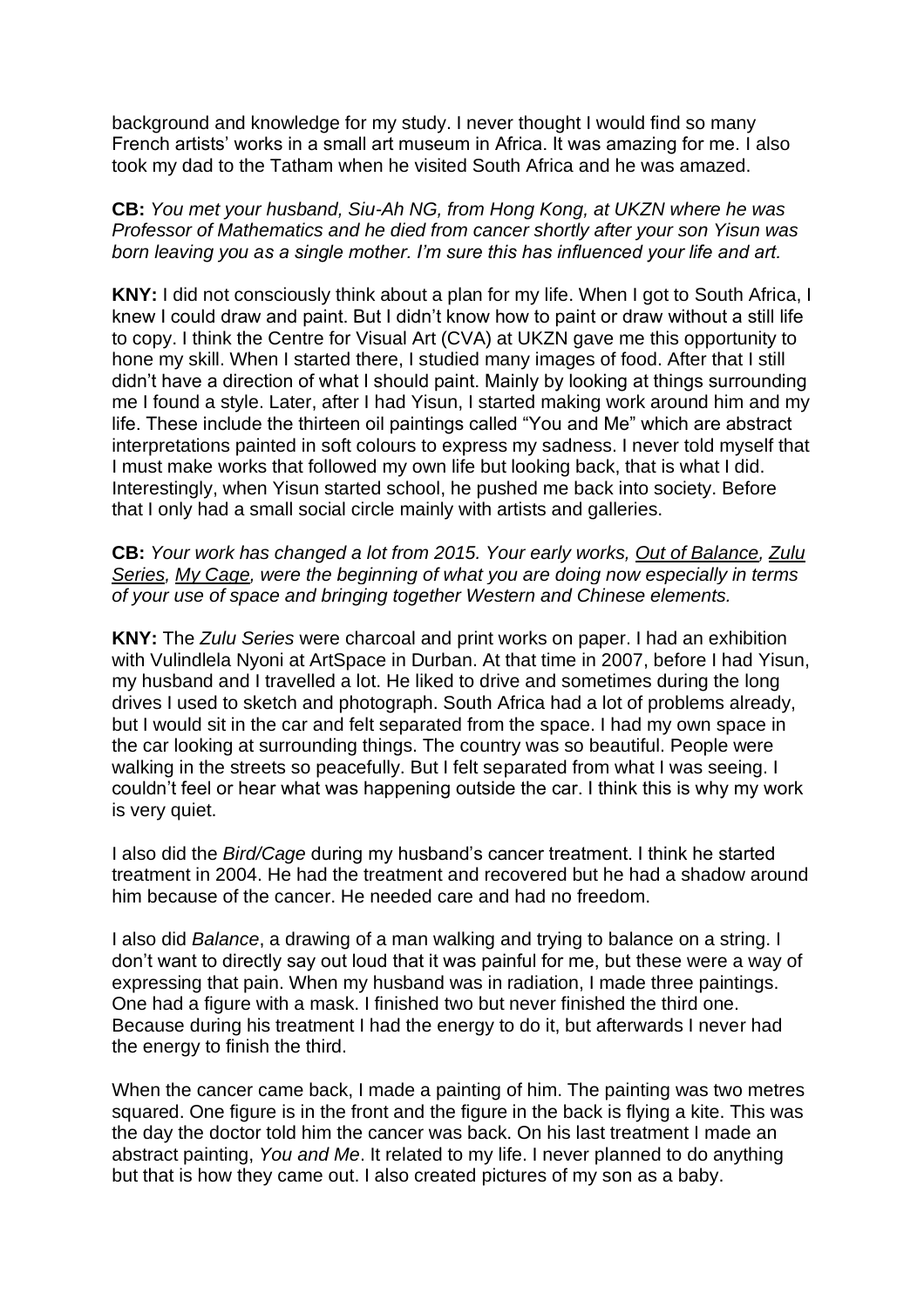

Kristin NG-Yang, *China Baby No.13*, 2014. Image courtesy the artist.



Kristin NG-Yang, *Untitled No. I,* 2012. Image courtesy the artist.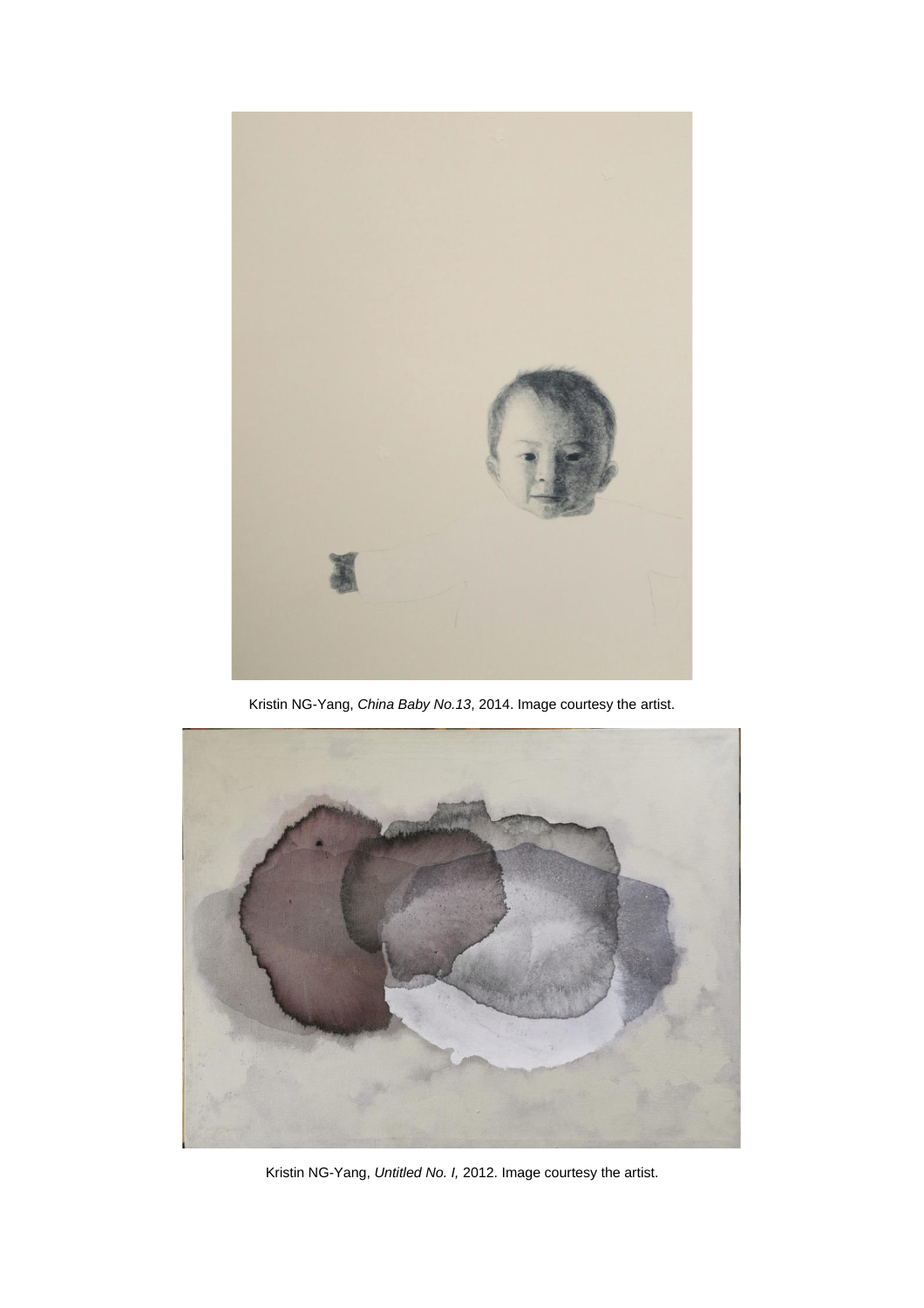**CB:** *In 2016 you won the Ovation award at the National Festival of Arts for the installation Bird/Fish. Can you talk about that work and the fact that it was a collaborative work?*

**KNY:** In the 1980s there was a Taiwanese woman singer whose work I admired and she sang a song called *A Bird and a Fish*. The bird was falling in love with the fish. When my husband passed away, I went back to China after almost 20 years. I met old friends and we talked about this song. This woman singer had one daughter. She married and later divorced. She also wrote a song about being a mom and her relationship with her daughter.

Around 2010 I was doing a lot of work around fish. Several people started calling me "the fish lady". I normally start focusing on one subject for a long time, leave it and come back to it. I wanted to push my study of the fish into more contemporary spaces.

They related to my life. The bird falls in love with the fish, but they never get a chance to be together as they occupy different territories. Like when you are separated from the people that you love, and you never get a chance to see them. It's the same kind of thing. That was the inspiration behind that work. That was my feeling in putting this work together. I never thought I would do collaborations. At first, I thought I would make my fish using glass. I could hang all my fish, but it didn't work. I tried ceramics but it didn't work either. Finally, I decided to use printing ink to paint the fish on Perspex. I wanted to do an installation using all my Perspex fish. When I was taking photos of the installation, I noticed the shadows created by the fabric behind. A friend suggested I get dancers to move among the fish and see what it will look like. We contracted local dancers and used African music and Chinese music in the piece[.\[3\]](https://asai.co.za/on-fish-birds-and-pears-a-conversation-with-kristin-ng-yang/#_edn3)



Kristin NG-Yang, *Perceptions and Prejudices*, 2017. Video still.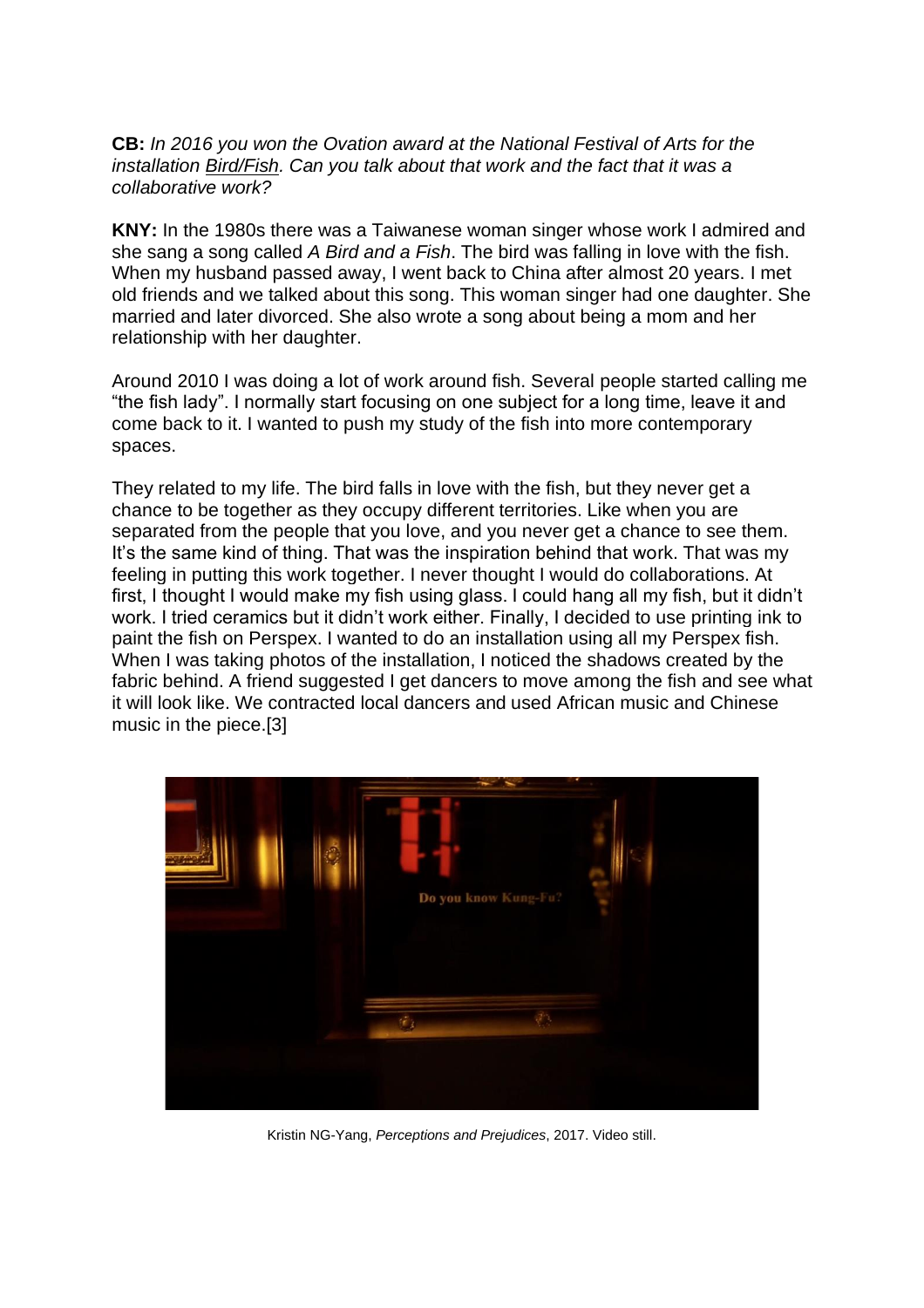

Kristin NG-Yang, *Bird with Fish No.2*, 2016.



Kristin NG-Yang, Fish installation at National Festival of Arts, 2016.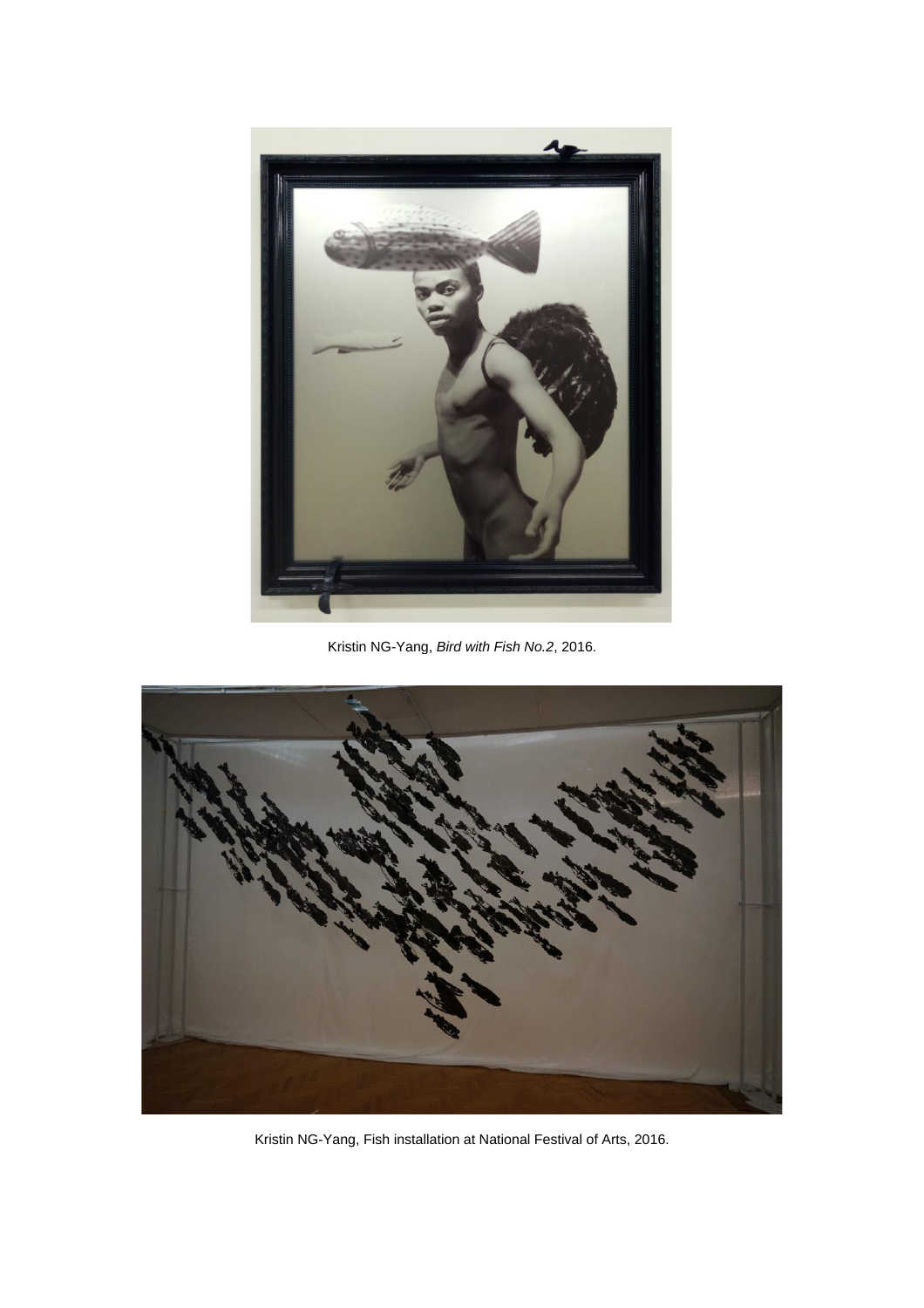**CB:** *In your artist's statement for your second installation, Perceptions and Prejudices you speak about the experiences of displacement and migration. Many of these comments centre around food, home, and memory.*

**KNY:** When I first came here, I couldn't speak English. I remember I went to Musgrave Centre where they had a bookshop that also sold kitchen stuff. I couldn't read much but the cooking books were interesting to me. I had never seen a recipe book like that in China. The pictures were beautiful. I was also interested in the way Western people eat food. In China there is a communal dish in the centre of the table, and everyone puts their chopsticks together. Utensils like knives and forks were very strange for me.

When I came to the CVA, under Professor Terry King, all the students had something interesting to do. I could paint beautiful still life's but didn't know what my subject matter was going to be. I did several paintings for the first few weeks. The thought of the recipe book inspired me to do something around that. I bought some books and started doing paintings of food. When my dad saw my paintings years later he gave me an idea. He said, "You were probably very hungry at that time." He kept saying this. But he lived through the 1960s during the famine in China. He thought I was hungry and I never knew how to convince him otherwise. I painted food for two years. I first had the shape of the food. Later they became very abstract and colourful paintings. I think in the food series it really taught me how to use my skill to create an artwork.

In 2004 my husband and I went to Germany for his sabbatical. During the day I painted in our apartment. One day I went to buy fruit. We bought two pears and they were quite expensive. I thought let me paint these expensive pears and that's how the series started.

#### **CB:** *The shape of pears is very like the female body. Was this on your mind?*

**KNY:** I was a little bit naughty in how I painted them. I would paint the pears quite big but also you could see a more human kind of shape in the pear. Later I pushed them more.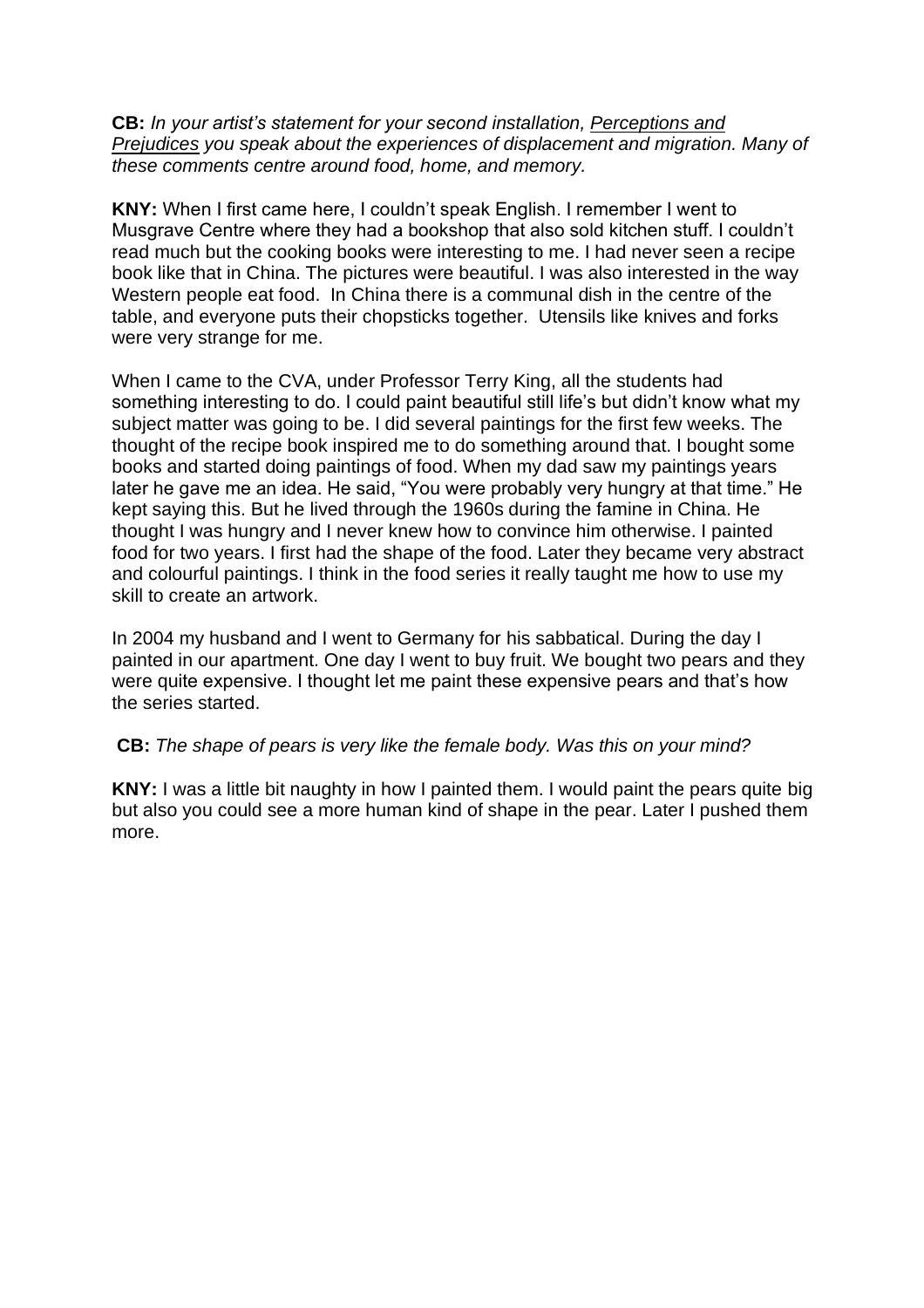

Kristin NG-Yang, *Pear No.1,* 2004.

**CB:** *I looked up the symbol of pears and one of the things that I found interesting was it said that the same word for a pear in Chinese (li) also means separation.*

**KNH:** Usually in Chinese culture, people won't share a pear with you. The word for pear in China also means we are separating. That's why culturally the Chinese don't like sharing pears. They like pears but won't cut and separate the pear. I had an exhibition in China and many people commented that if I painted apples people would love it rather than the pears.

**CB:** *I noticed that most of your pear paintings are not traditional still life. They float like your birds. You use the same sense of space as you would for the fishes or birds. I wanted to talk about the installation Pears and Lace which was shown at the gallery Hui Space, Songzhuang, Beijing in 2018. I think that bringing the lace into the female shape goes back to how you painted the pears. The idea of floating the lace pears from the ceiling is like your use of space with the birds and fishes.*

**KNY:** I've always loved lace. I am a very feminine kind of woman. I love lace details very much and I love embroidery. Sometimes I don't know how to translate it to art. I love knitting and I knit for my son. I started knitting when I was very young. In the later 1980s in China I saw a Japanese artist who did a lot of female figures with lace. When I came back from Germany in 2005, I did a collagraph using lace. That was the first time I incorporated lace in art. I had an exhibition in Beijing two years ago and the gallerist loved the lace pears and pushed me to make an exhibition with the lace. I also paint with lace on the canvas and pull it off when I am done so it leaves an impression.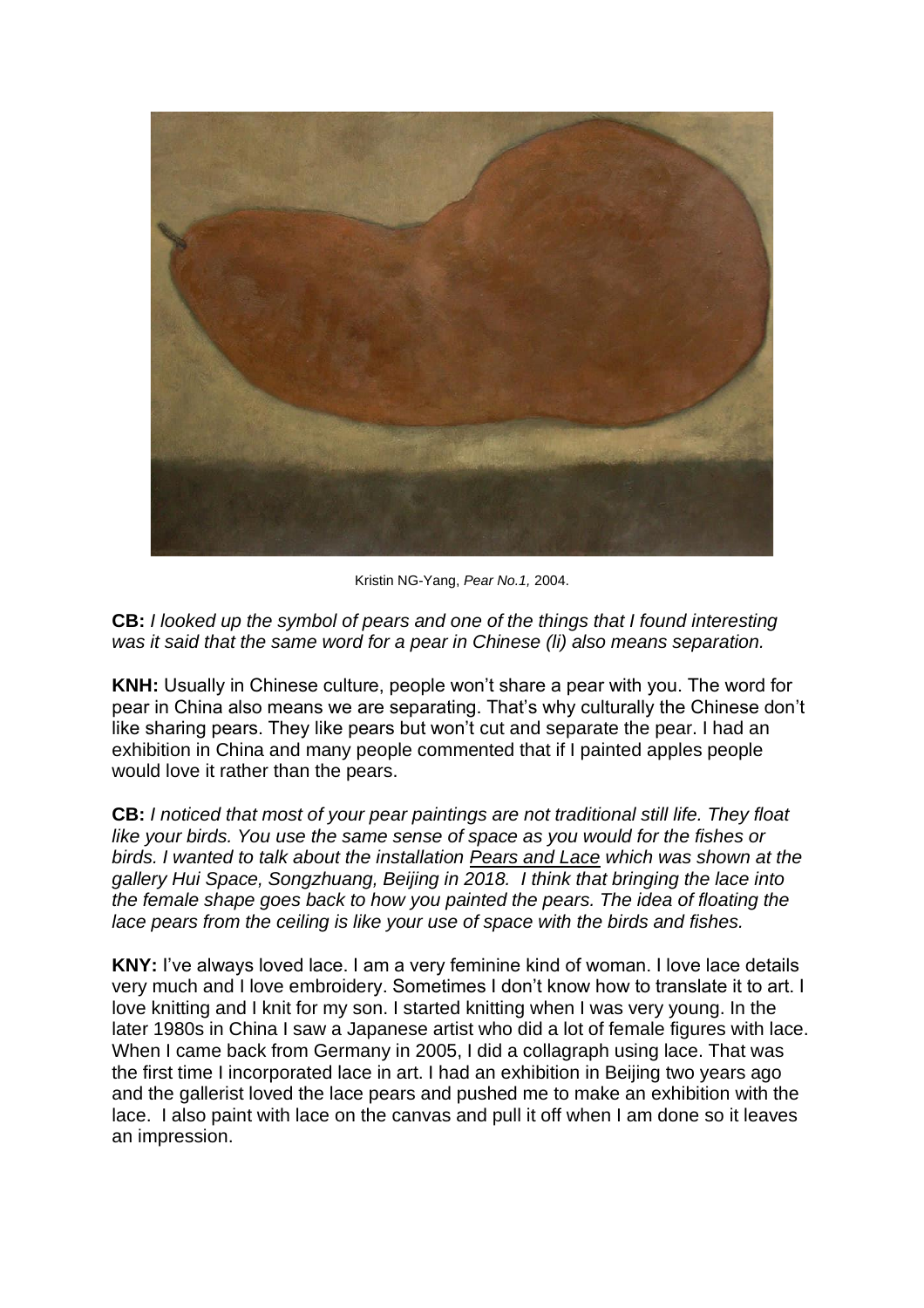

Kristin NG-Yang, Pear and lace installation, 2018.



Kristin NG-Yang, *Pear No.5,* 2019.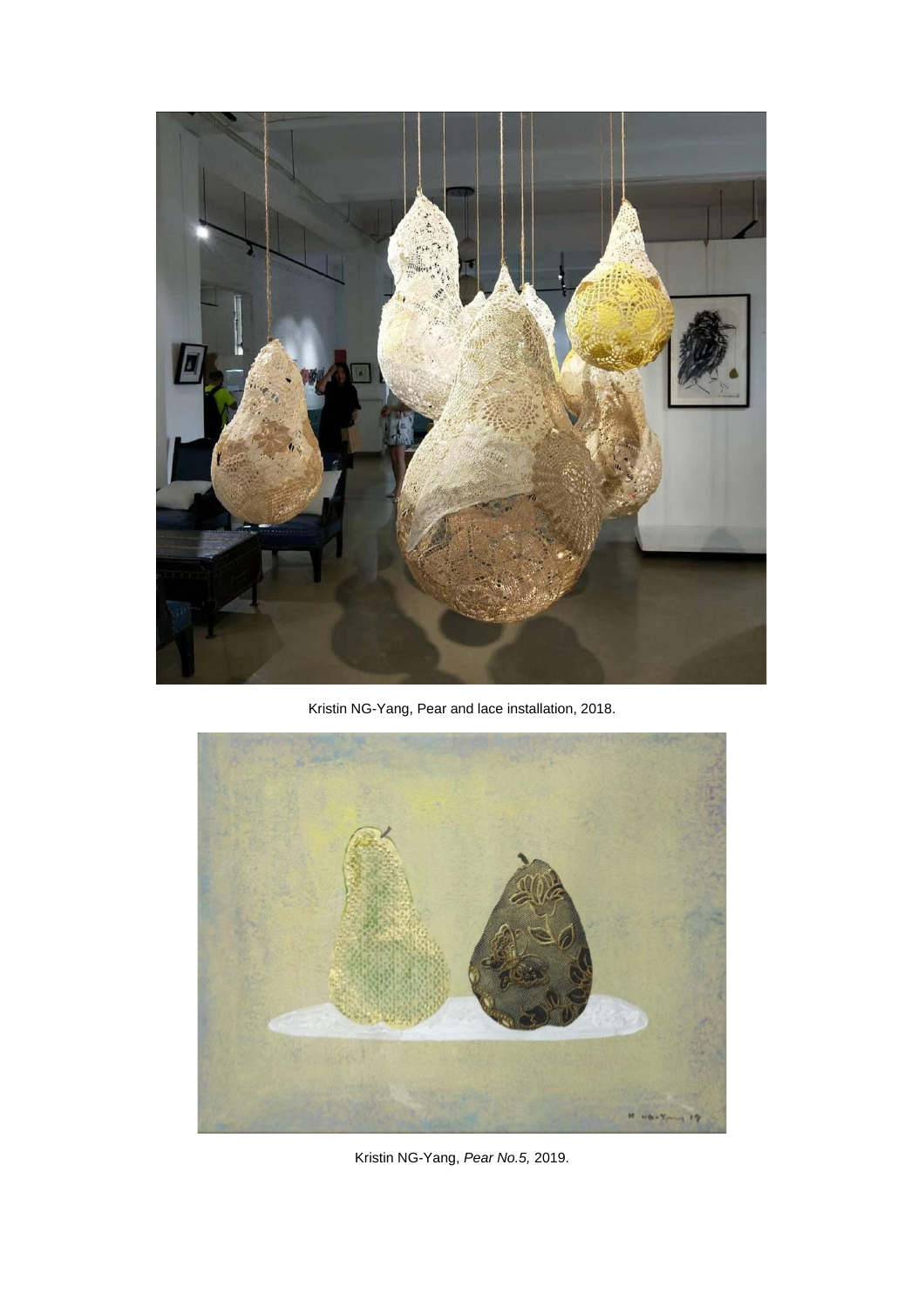#### **CB:** *Let us go back to Perceptions and Prejudice which you showed in Durban in 2017 at The Other Room and at Hui Space, Beijing.*

**KNY:** I created this multi-media installation to explore what it means to be foreign and displaced. As a Chinese artist living in South Africa for 17 years, I have encountered questions like "Do you eat dogs?" and "Where's your shop?" When my son started school, the other children used to ask him such things which were hurtful. I decided to get to know the other parents and to socialise a bit with them to make them understand. I learned that other foreigners had similar experiences. An Italian/Scottish friend recalls how in the 1960s she was teased at school because of her Mediterranean roots and the use of olive oil before it became fashionable. This installation was born of personal experiences and it is my hope that these works challenge the viewers and give them a space to share their own experiences[.\[4\]](https://asai.co.za/on-fish-birds-and-pears-a-conversation-with-kristin-ng-yang/#_edn4)

**CB:** *You have been called a diasporic artist and there is a lot of theory around diasporic artists. Nicolas Bourriard has a theory called altermodernism. He calls it a new form of cosmopolitanism and says, "It jolts us out of tradition embodying an escape from the confines of nationalism and identity trading."*[\[5\]](https://asai.co.za/on-fish-birds-and-pears-a-conversation-with-kristin-ng-yang/#_edn5) *You are not working as a 'Chinese' artist as you have mentioned. Do you see yourself as an artist of the diaspora or just an artist? You have travelled more than most artists and exhibited extensively internationally. Do you have an allegiance to one place? Are you still influenced by Chinese upbringing or do you see yourself as an artist of the world?*



Kristin NG-Yang, *The Empress and the Dragon,* 2020.

**KNY:** I'm not going to say I am a very Chinese artist. I don't use Chinese symbols to produce my works. I am not into political subjects. I don't even really like the news. Sometimes it is too much and too heavy. I try to isolate myself and I am loving quarantine. In the first ten years living in South Africa, I didn't feel South African. Last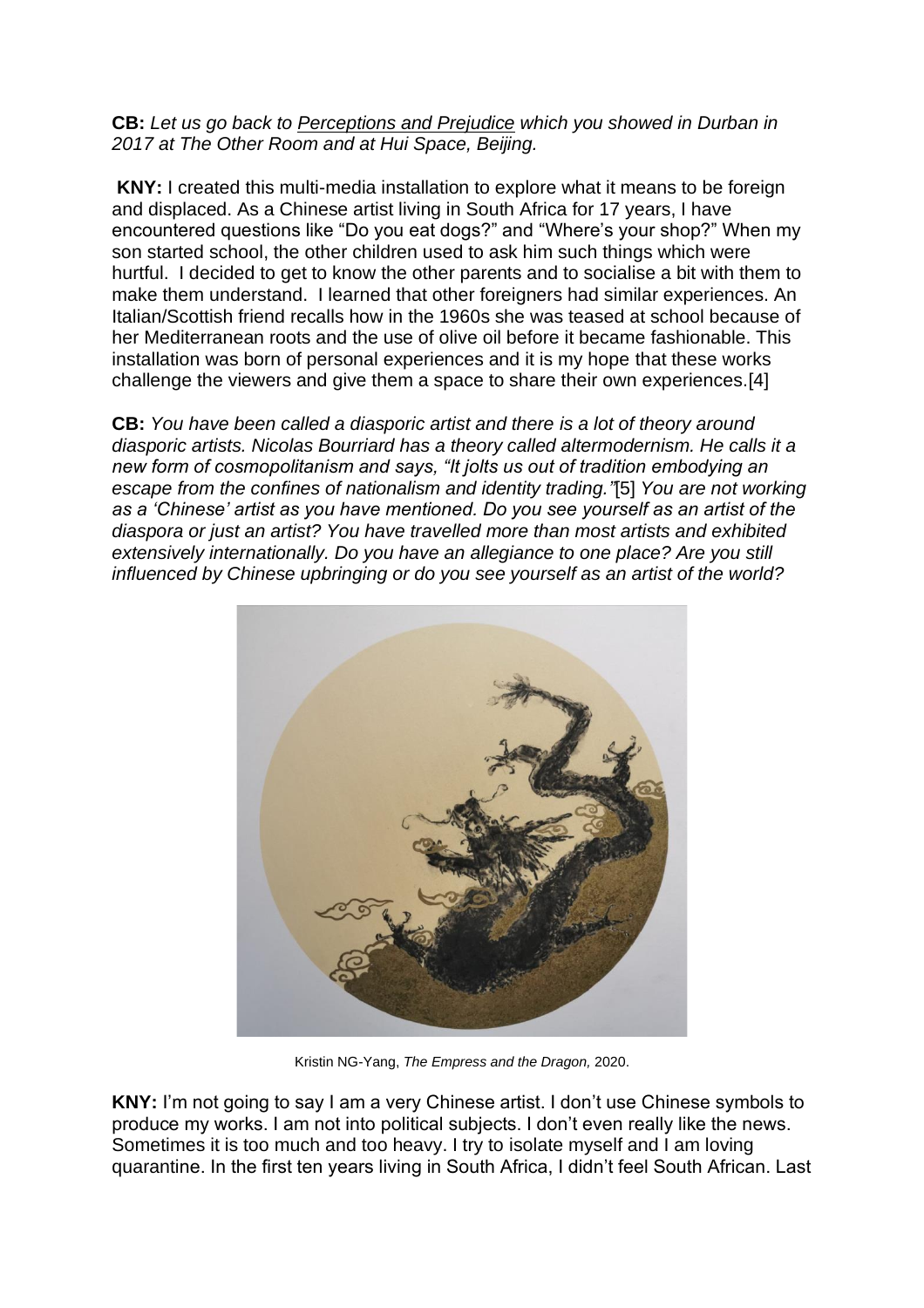year I organized an exhibition at the Durban Art Gallery with Chinese artists. When they came here I realised that I belonged here. I never thought about it but as time went by, I did. Even with rhino poaching, I didn't feel comfortable to talk about that. I know it's all related to Chinese or Asian culture. But now I am more confident to talk about it. When I mentioned it to the Chinese artists, one of them became angry at me. I understand that for him rhino poaching wasn't something he was faced with almost daily. But if you live here you look at things differently.

With my art, I want it to be recognised as an international artist. I don't want to limit myself.

### **CB:** *The Kristin Ng-Yang Arts Studio in Beijing, what is that?*

**KNY:** I had a space in Beijing in the artist village. For a long time, I thought I would like to do a residency exchange project, that it was a good idea to exchange artists from South Africa and China to do work together but it was too difficult to organise.

**CB:** *You turned 50 this year and had planned a solo show at Tamasa Art Gallery but COVID-19 changed that. What are your plans for the rest of 2020 and are there themes you are exploring?*

**KNY:** I recently did a project with the University of Cape Town. They have a project called "Recentring AfroAsia.["\[6\]](https://asai.co.za/on-fish-birds-and-pears-a-conversation-with-kristin-ng-yang/#_edn6) They are planning to have a conference and will have a concert and exhibition. Hopefully this project will be going to China because it's related to Africa and China. People have been telling me about this theory of putting Africa and Asia together. They are calling it rerouting Africa and Asia. I did drawings with Chinese paper.

I still will make more work for the Tamasa show. This exhibition is going back to my work about food. Since I have become a mom I am mindful of what food I am giving my son. I think a lot about food, such as that my son cannot see a live chicken and eat it. I am looking into those relationships.

*Carol Brown is a curator, facilitator and writer.*

Notes.

[1] Chairman Mao adopted four goals for the Cultural Revolution: to replace his designated successors with leaders more faithful to his current thinking; to rectify the Chinese Communist Party; to provide China's youth with a revolutionary experience; and to achieve some specific policy changes so as to make the educational, health care, and cultural systems less elitist. He mobilized the country's urban youths into groups called the Red Guards. [https://www.Brittanica.com/event/event/Cultural-](https://www.brittanica.com/event/event/Cultural-Revolution)[Revolution](https://www.brittanica.com/event/event/Cultural-Revolution) . Accessed 29.07.2020

[2] These were student led demonstrations calling for democracy, free speech and free press in China, June 4-5, 1989.